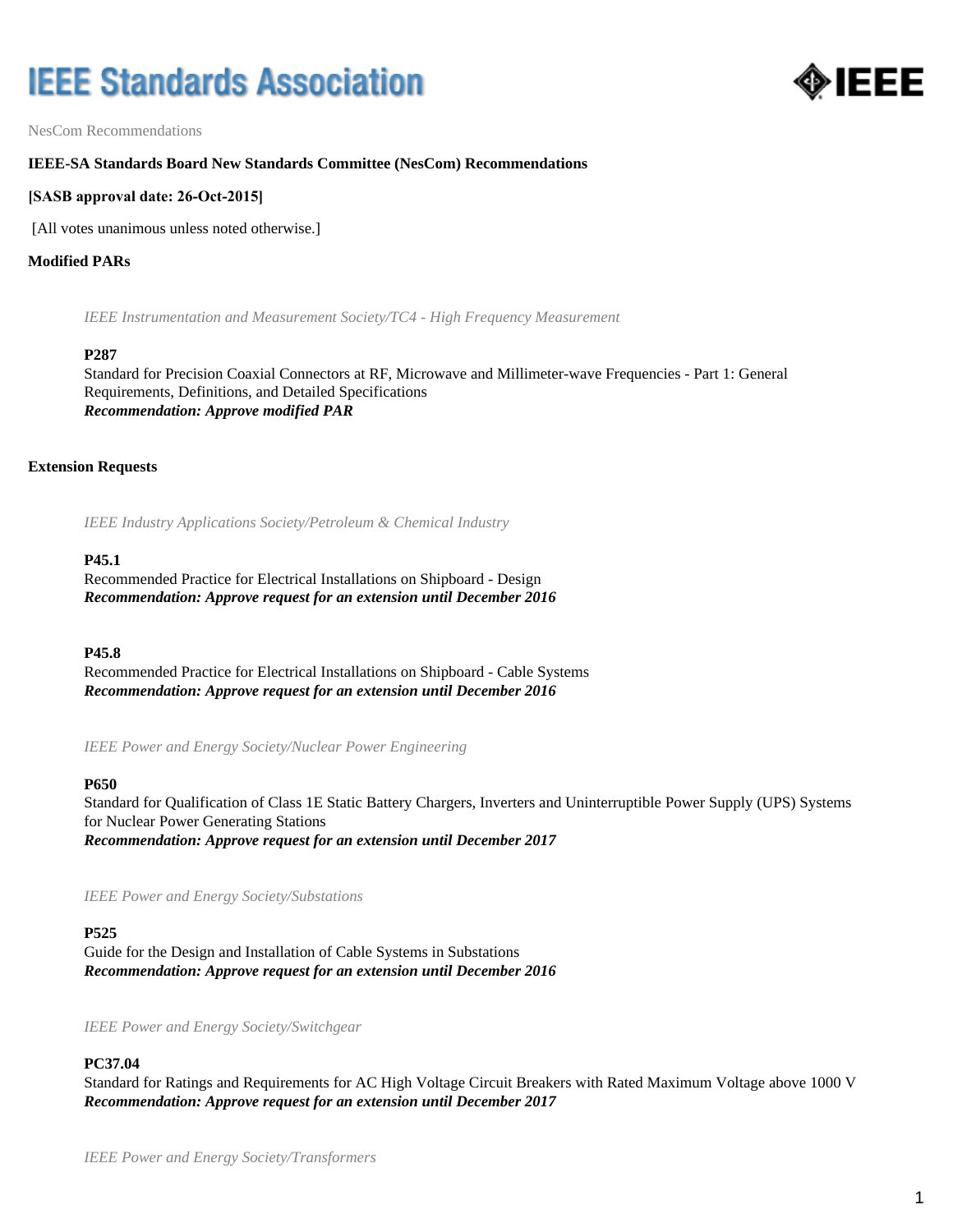**PC57.138** Recommended Practice for Routine Impulse Test for Distribution Transformers *Recommendation: Approve request for an extension until December 2016*

# **New PARs**

*IEEE Consumer Electronics Society/Standards Committee*

## **P2025.1**

Standard for Consumer Drones: Taxonomy and Definitions *Recommendation: Approve new PAR until December 2019*

## **P2025.2**

Standard for Consumer Drones: Privacy and Security *Recommendation: Approve new PAR until December 2019*

*IEEE Dielectrics and Electrical Insulation Society/Standards Committee*

#### **P1732**

Recommended Practice For Space Charge Measurements In High Voltage Direct Current Extruded Cables For Rated Voltages Up To 550 kV *Recommendation: Approve new PAR until December 2019*

*IEEE Industrial Electronics Society/Industrial Electronics Society Standards Committee*

#### **P2660.1**

Recommended Practices on Industrial Agents: Integration of Software Agents and Low Level Automation Functions *Recommendation: Approve new PAR until December 2019*

*IEEE Instrumentation and Measurement Society/TC4 - High Frequency Measurement*

## **P287.2**

Recommended Practice for Precision Coaxial Connectors at RF, Microwave and Millimeter-wave Frequencies - Part 2: Test Procedures *Recommendation: Approve new PAR until December 2019*

## **P287.3**

Recommended Practice for Precision Coaxial Connectors at RF, Microwave and Millimeter-wave Frequencies - Part 3: Connector Effects, Uncertainty Specifications and Recommendations for Performance *Recommendation: Approve new PAR until December 2019*

*IEEE Microwave Theory and Techniques Society/Standards Coordinating Committee*

## **P1765**

Recommended Practice for Estimating the Uncertainty In Measurements of Modulated Signals for Wireless Communications with Application to Error Vector Magnitude and Other System-Level Distortion Metrics *Recommendation: Approve new PAR until December 2019*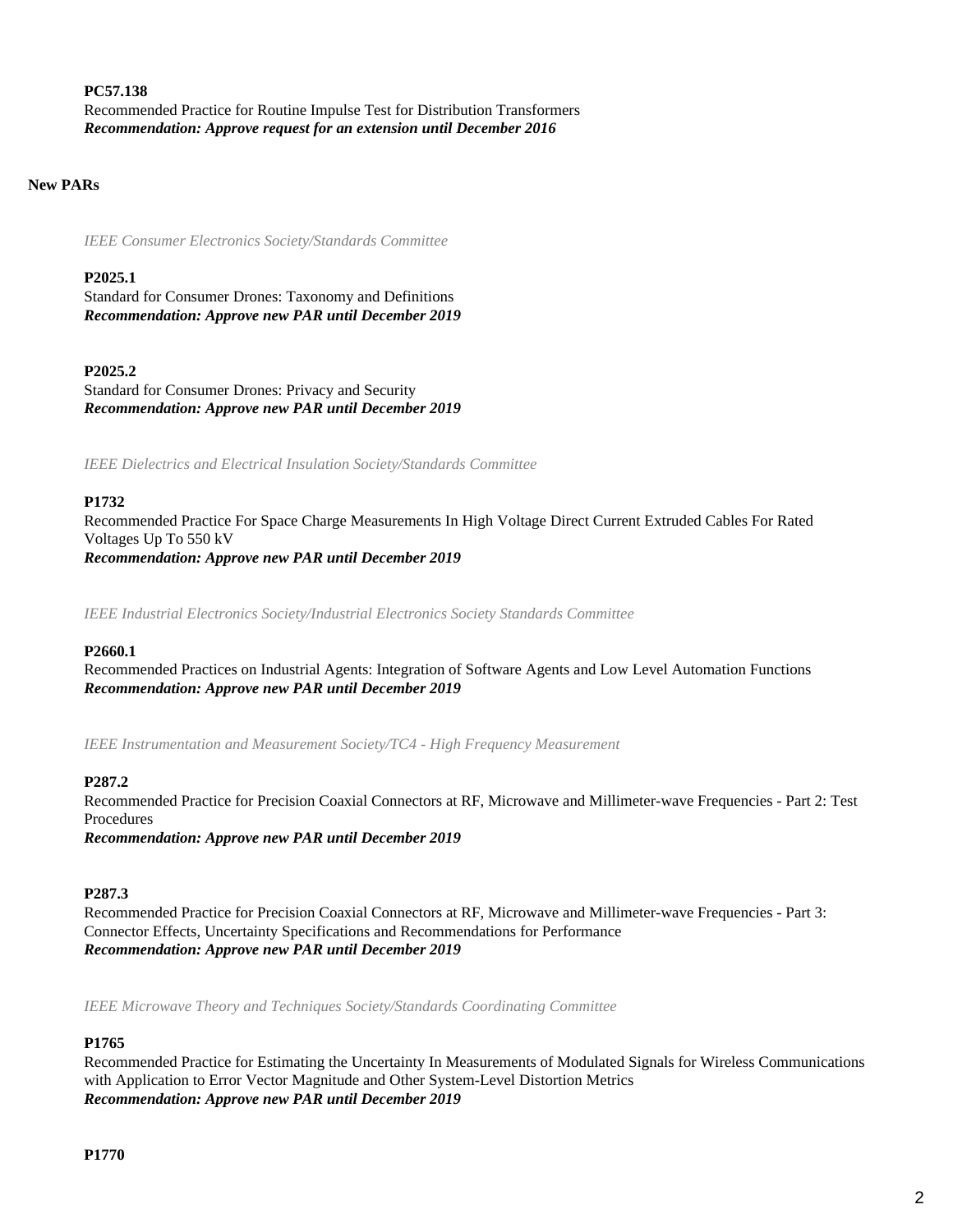Recommended Practice for The Usage of Terms Commonly Employed In the Field of Large-Signal Vector Network Analysis *Recommendation: Approve new PAR until December 2019*

*IEEE Power and Energy Society/Switchgear*

**PC37.30.1a** Standard Requirements for AC High-Voltage Air Switches Rated Above 1000 V Amendment *Recommendation: Approve new PAR until December 2019*

**PC37.30.5** Standard for Definitions for AC High-Voltage Air Switches Rated Above 1000 V *Recommendation: Approve new PAR until December 2019*

*IEEE Power and Energy Society/Transformers*

**PC57.12.70-2011/Cor 1** Standard Terminal Markings and Connections for Distribution and Power Transformers - Corrigendum 1: Correction of Annex Figures A.6, A.7, and A.14 *Recommendation: Approve new PAR until December 2019*

# **PARs for the Revision of Standards**

*IEEE Communications Society/Standards Development Board*

## **P1652**

Standard for Translating Head and Torso Simulator Measurements from Eardrum to Other Acoustic Reference Points *Recommendation: Approve PAR for the revision of a standard until December 2019*

*IEEE Power and Energy Society/Energy Development & Power Generation*

## **P125**

Recommended Practice for Preparation of Equipment Specifications for Speed-Governing of Hydraulic Turbines Intended to Drive Electric Generators *Recommendation: Approve PAR for the revision of a standard until December 2019*

*IEEE Power and Energy Society/Electric Machinery*

## **P433**

Recommended Practice for Insulation Testing of AC Electric Machinery with High Voltage Rating up to 30 kV at Very Low Frequency

*Recommendation: Approve PAR for the revision of a standard until December 2019*

*IEEE Power and Energy Society/Power System Instrumentation and Measurements*

## **P1122**

Standard for Digital Recorders for Measurements in High-Voltage and High-Current Impulse Tests *Recommendation: Approve PAR for the revision of a standard until December 2019*

*IEEE Power and Energy Society/Power System Relaying*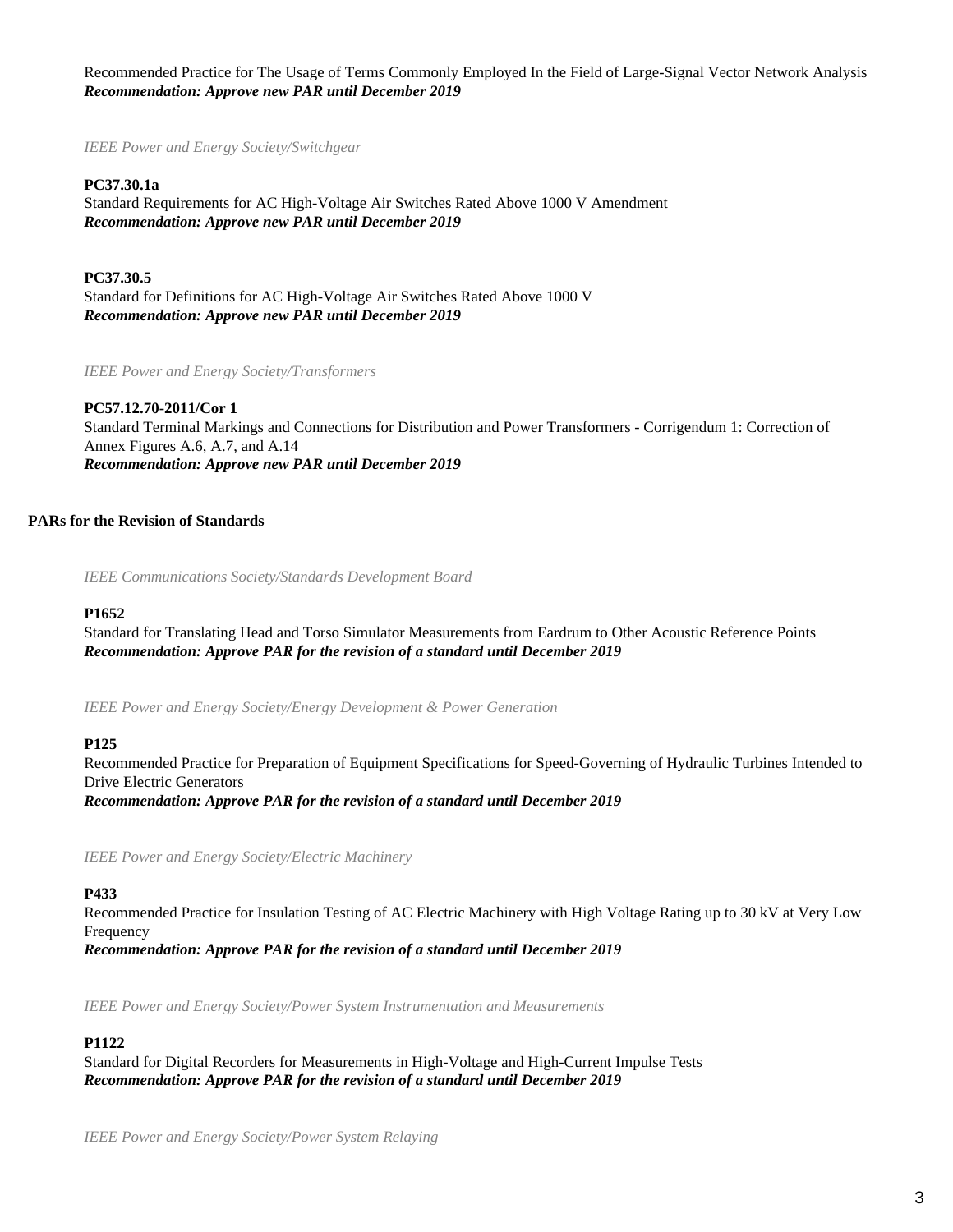# **PC37.242**

Guide for Synchronization, Calibration, Testing, and Installation of Phasor Measurement Units (PMUs) for Power System Protection and Control *Recommendation: Approve PAR for the revision of a standard until December 2019*

*IEEE Power and Energy Society/Substations*

# **P81**

Guide for Measuring Earth Resistivity, Ground Impedance, and Earth Surface Potentials of a Grounding System *Recommendation: Approve PAR for the revision of a standard until December 2019*

*IEEE Power and Energy Society/Transformers*

# **PC57.12.38**

Standard for Pad-Mounted-Type, Self-Cooled, Single-Phase Distribution Transformers 250 kVA and Smaller: High Voltage, 34 500 GrdY/19 920 V and Below; Low Voltage, 480/240 V and Below

*Recommendation: Defer PAR for the revision of a standard until the next NesCom meeting. The Working Group indicated additional items for the standard that are not reflected in the Scope and/or Purpose.*